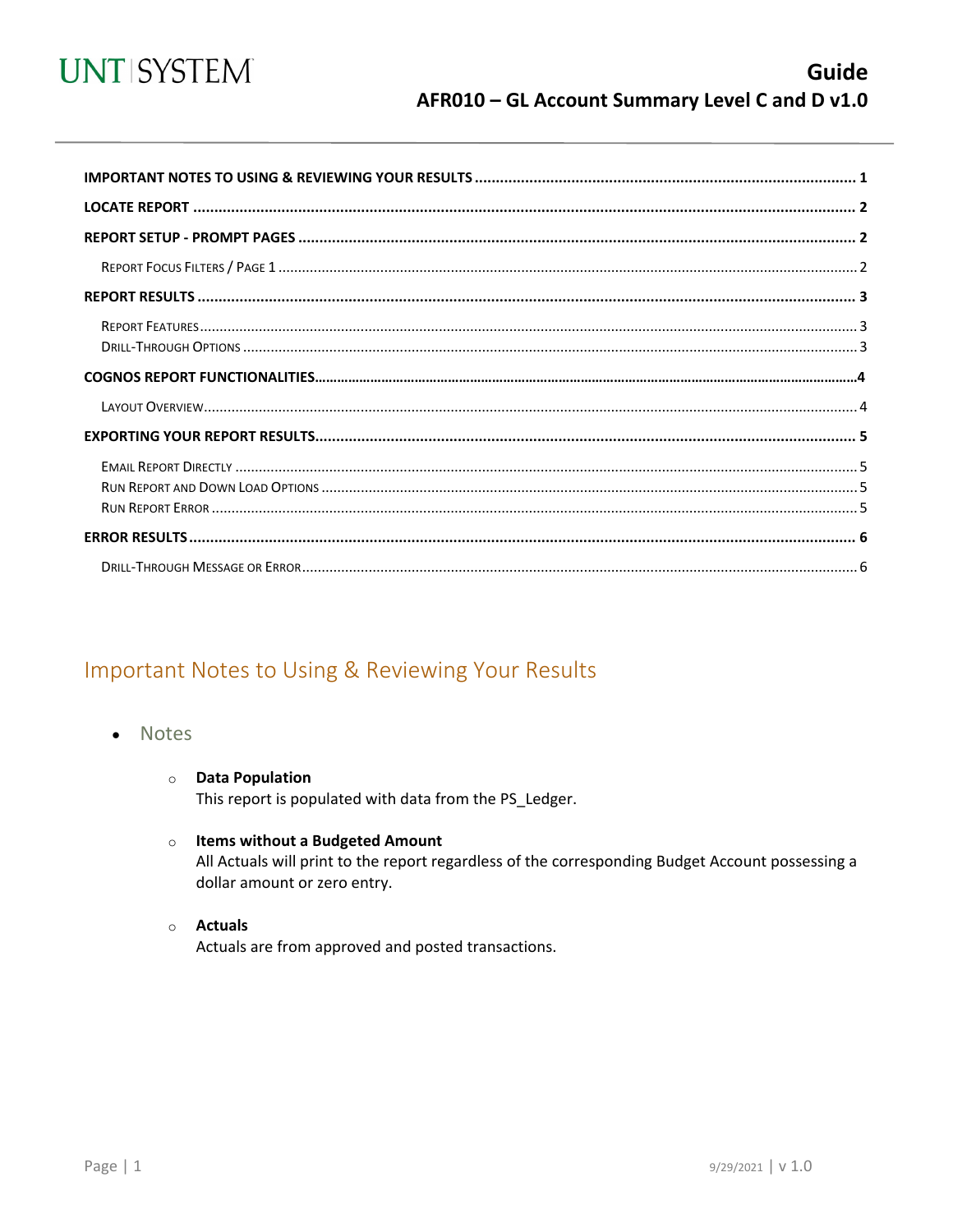## Locate Report

- 1. From the Budget & Planning **[Reporting Page](https://finance.untsystem.edu/reporting)**, locate "AFR010 – GL Account Summary Level C and D" Report.
- 2. **Login** to IBM Cognos to run the report.

## Report Setup- Prompt Pages

## Report Setup - Prompt Pages

All initial **Landing Pages** for reports on the Cognos System will appear similar in format. You will have a set of filtering choices based on the source's available data.

| UNT SYSTEM                  | <b>NUNT UNT</b>                                                                                                                                    |
|-----------------------------|----------------------------------------------------------------------------------------------------------------------------------------------------|
|                             | AFR010 - GL Account Summary Level C and D                                                                                                          |
|                             | In general, Cognos reports are sourced from the Data mart, which is refreshed every night. You can expect Cognos to be available from 12AM to 9PM. |
|                             | <b>Please Select Parameters Below</b>                                                                                                              |
|                             |                                                                                                                                                    |
|                             | ○ Account Level C and D                                                                                                                            |
|                             | ◯ Account Level C and D by Fund Category                                                                                                           |
| <b>Select Report to Run</b> | ◯ Account Level C and D by Fund Cat and Fund<br>○ Account Level C and D with Accounting Period                                                     |
|                             | Account Level C and D Eliminations Cleanup                                                                                                         |
|                             |                                                                                                                                                    |
|                             |                                                                                                                                                    |
|                             | University of North Texas - Dallas (DL773)                                                                                                         |
|                             | <b>UNT Health Science Center (HS763)</b>                                                                                                           |
|                             | University of North Texas (NT752)                                                                                                                  |
| <b>Business Unit</b>        | University of North Texas System (SY769)                                                                                                           |
|                             |                                                                                                                                                    |
|                             | Select all Deselect all                                                                                                                            |
|                             |                                                                                                                                                    |
| <b>Fiscal Year</b>          |                                                                                                                                                    |
|                             |                                                                                                                                                    |
|                             | Beginning Balance (0)                                                                                                                              |
|                             | September (1)                                                                                                                                      |
|                             | October (2)                                                                                                                                        |
|                             | November (3)                                                                                                                                       |

1. Select your parameter choices. (Select Report to Run parameter within this report is required).

| Select Report to Run     | You may select only one report to run                                                                                                                                                                |
|--------------------------|------------------------------------------------------------------------------------------------------------------------------------------------------------------------------------------------------|
| <b>Business Unit</b>     | Default will pull "All Business Units" or you may select one or<br>multiple units by which to filter the report. You can click<br><b>Select All to select all choices.</b>                           |
| Fiscal Year              | The budget year automatically fills with the current operating<br>year and you may override if you prefer by typing in the box.                                                                      |
| <b>Accounting Period</b> | This will allow data retrieval thru a particular period entered.<br>You may select one or multiple account periods by which to<br>filter the report. You can click Select All to select all choices. |
| Exclude Fund             | If you know a particular Fund you would like to filter out,<br>enter here.                                                                                                                           |
|                          |                                                                                                                                                                                                      |

2. If you are satisfied with your choices, click the **Finish Button**.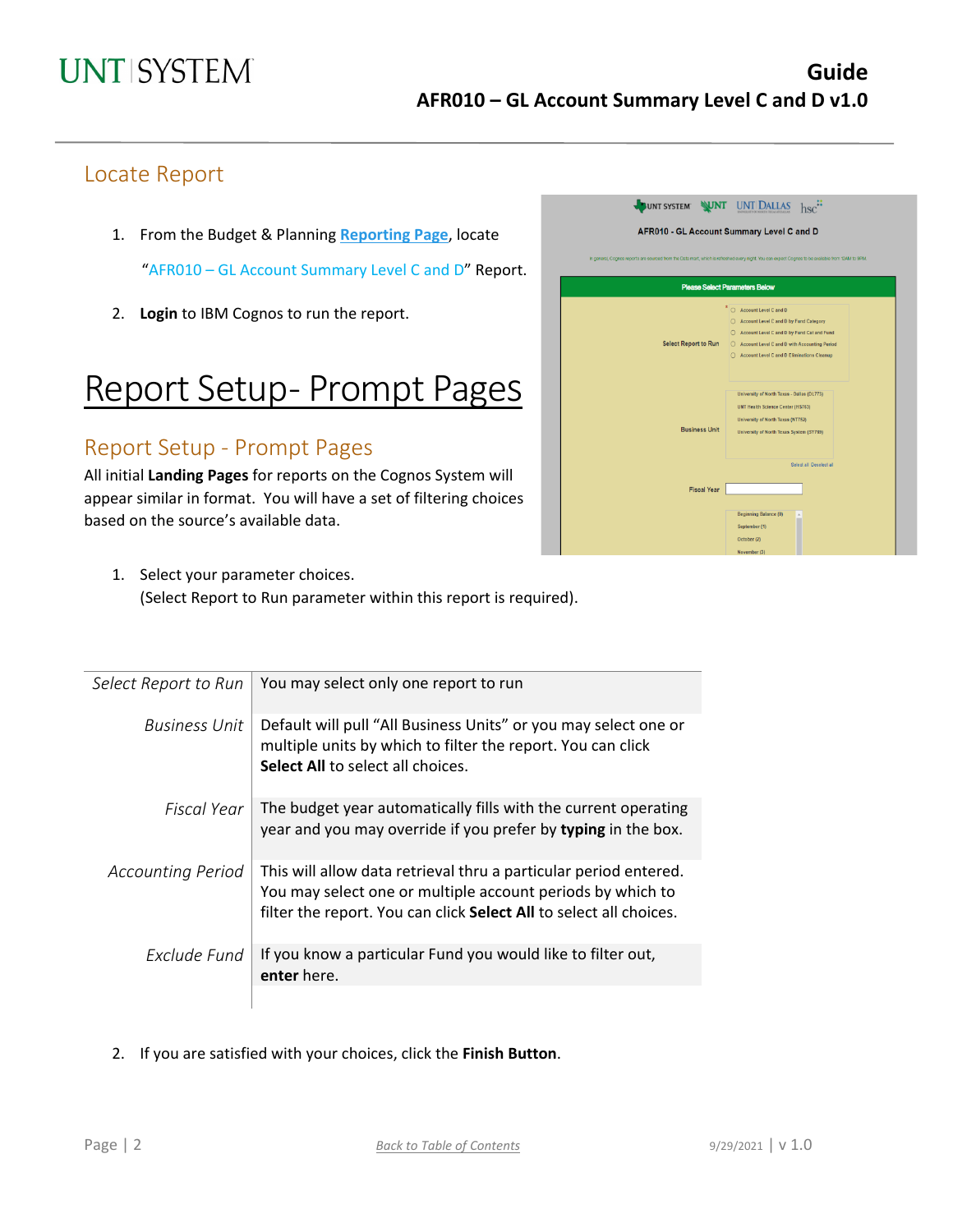Report: Account Level C and D Business Unit: SY769 Fieral Vaar: 2021

## Report Results

## Report Results

#### REPORT FEATURES

- Top left of the report features the name of the report, Business Unit, Fiscal Year, and Period selected from the Prompt Page
- Results are grouped by Account Types, Level C, and the corresponding Level D

|                                         |                                             |                                                     |                                                | SY769             | Total             |
|-----------------------------------------|---------------------------------------------|-----------------------------------------------------|------------------------------------------------|-------------------|-------------------|
| Asset<br>C1000 - Cash and<br>Cash Equiv |                                             | D1010 - Cash in<br>Transit/Reim frm<br><b>Treas</b> | 10101 - Cash in<br>Transit/Reim frm Treas      | (60.842.20)       | (60, 842.20)      |
|                                         |                                             |                                                     | Total                                          | (60, 842.20)      | (60, 842.20)      |
|                                         | D1020 - Cash in<br>Bank                     | 10225 - DDA-Operating<br>Deposits                   | 470,833.91                                     | 470,833.91        |                   |
|                                         |                                             |                                                     | 10235 - DDA-Pavroll                            | 923,157.02        | 923,157.02        |
|                                         |                                             |                                                     | Total                                          | 1,393,990.93      | 1,393,990.93      |
|                                         |                                             | D1035 - Cash<br>Equivalents                         | 10351 - Money Market                           | 3,057,48          | 3,057.48          |
|                                         |                                             |                                                     | 10357 - TX Term GF                             | (79, 680.53)      | (79,680.53)       |
|                                         |                                             |                                                     | 10365 - TX Star GF                             | 20,120.82         | 20,120.82         |
|                                         |                                             |                                                     | 10370 - TX Term - CP                           | (942, 112.36)     | (942, 112.36)     |
|                                         |                                             |                                                     | 10372 - TX Term Ser '17                        | (1,539,424.65)    | (1,539,424.65)    |
|                                         |                                             |                                                     | 10373 - TX Term - Misc<br><b>Bond Proceeds</b> | 6,162.83          | 6,162.83          |
|                                         |                                             |                                                     | 10375 - Flex Repo Ser<br><b>'18A&amp;B</b>     | (203,679,42)      | (203, 679.42)     |
|                                         |                                             |                                                     | 10377 - TX Class Inv -<br><b>STP</b>           | (8, 141, 818, 41) | (8, 141, 818, 41) |
|                                         |                                             |                                                     | Total                                          | (10, 877, 374.24) | (10, 877, 374.24) |
|                                         |                                             | <b>Total</b>                                        |                                                | (9,544,225.51)    | (9,544,225.51)    |
|                                         | C1200 - Legislative<br>Appropriations       | $D1200 -$<br>Legislative<br>Appropriations          | 12001 - State<br><b>Appropriation Crnt Yr</b>  | (2,547,142.64)    | (2,547,142.64)    |
|                                         |                                             |                                                     | 12003 - State<br>Appropriation Pr Yr 1         | 37,054.67         | 37,054.67         |
|                                         |                                             |                                                     | Total                                          | (2,510,087.97)    | (2,510,087.97)    |
|                                         |                                             | Total                                               |                                                | (2,510,087.97)    | (2,510,087.97)    |
|                                         | C1260 - Interest<br>and Dividends<br>Receiv | D1260 - Interest<br>& Dividends Rec.                | 12601 - Interest &<br><b>Dividends Rec</b>     | 28.92             | 28.92             |
|                                         |                                             |                                                     | Total                                          | 28.92             | 28.92             |
|                                         |                                             | Total                                               |                                                | 28.92             | 28.92             |

#### DRILL-THROUGH OPTIONS

• **Clicking** on any of the underlined dollar amounts will drill-through to the "AFR012 GL Transaction Details Report" to view the detailed transactional line that makes up the chosen amount.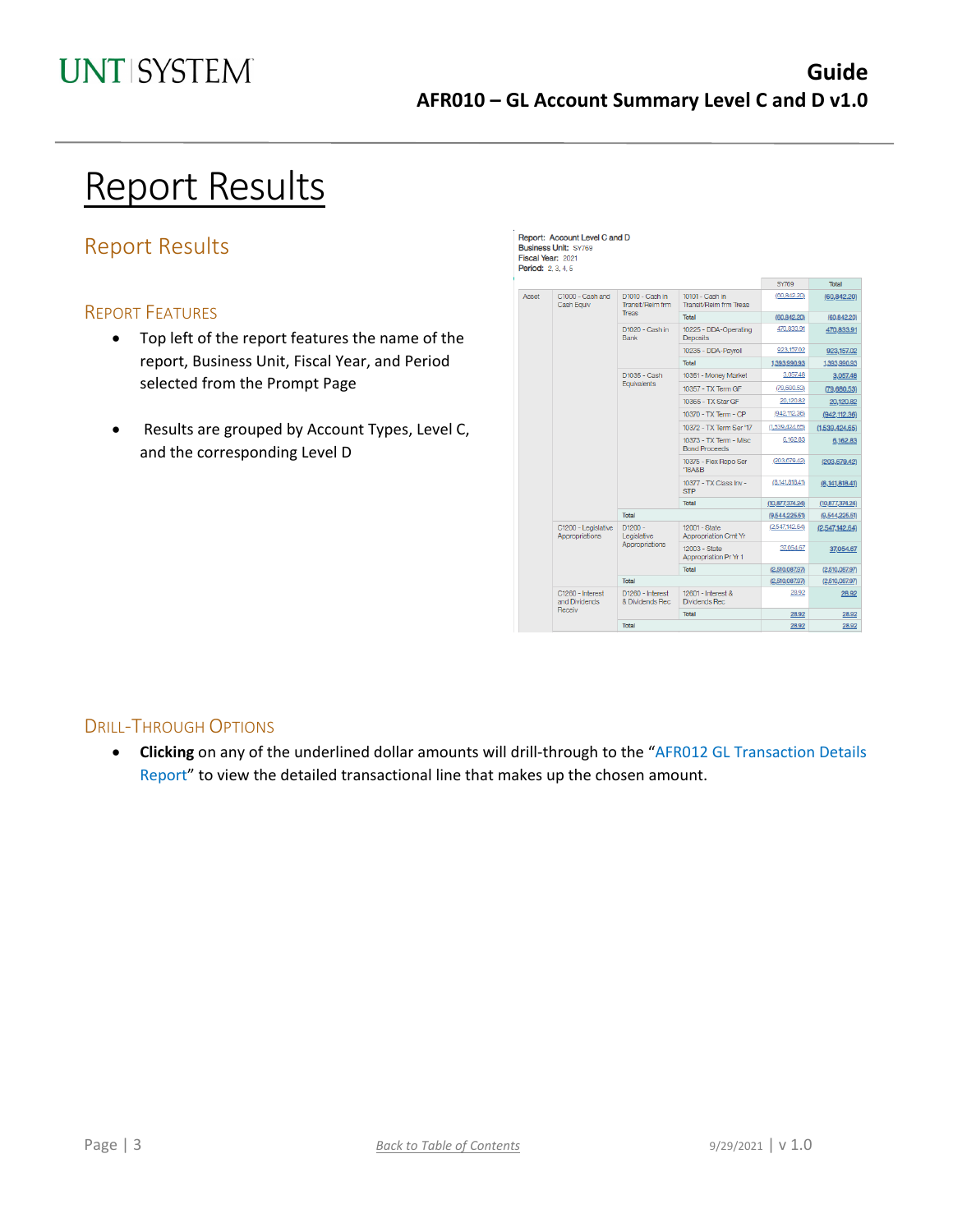## Cognos Report Functionalities

#### LAYOUT OVERVIEW

- Report results are typically displayed in an interactive HTML on screen style.
- Based on your selections, if any, the report will only display results that match your initial filtering choices.
- Reports on screen may combine the Level Number result with the Description for that level in one single column. *(Report results exported to XLS will break these out, see Run Report and Down Load section below.)*
- If there is an error in your request or no results can be produced, you get a return message showing the parameters you chose that produced these results. *(See th[e Error Results section](#page-4-0) below for more information or to troubleshoot.)*

|              | C9000 - Suspense<br>and Clearing           | D9100 - Expense<br>Clearing    | 91003 - Undistributed P-<br>Card Exp                                                    | 649.25                   | 649.25         |
|--------------|--------------------------------------------|--------------------------------|-----------------------------------------------------------------------------------------|--------------------------|----------------|
|              |                                            |                                | 91005 - Undistributed<br>Trav CC Exp                                                    | 0.00                     | 0.00           |
|              |                                            |                                | <b>Total</b>                                                                            | 649.25                   | 649.25         |
|              |                                            | Total                          |                                                                                         | 649.25                   | 649.25         |
|              | Total                                      |                                |                                                                                         | 34,170,371.53            | 34,170,371.53  |
| Total        |                                            |                                |                                                                                         | $\underline{\mathsf{O}}$ | $\overline{0}$ |
| Sep 29, 2021 |                                            |                                | 12:03:59 PM<br>1                                                                        |                          |                |
|              | $\overline{\wedge}$ Top $\uparrow$ Page up | L Page down<br>$\times$ Bottom |                                                                                         |                          |                |
|              | <b>Report - Total</b>                      |                                |                                                                                         |                          |                |
|              |                                            |                                | $\overline{\uparrow}$ Top $\uparrow$ Page up $\downarrow$ Page down $\downarrow$ Bottom |                          |                |
|              |                                            |                                |                                                                                         |                          |                |

- Use the **"Page Down" Link** at the bottom left to see additional pages (if any).
- Use the **"Bottom" Link** to skip to the last page of **Applied Parameters** where you can review what your filtering choices were on the initial **Prompt Page** selections. Use the **"Top" Link** then to return to your first page.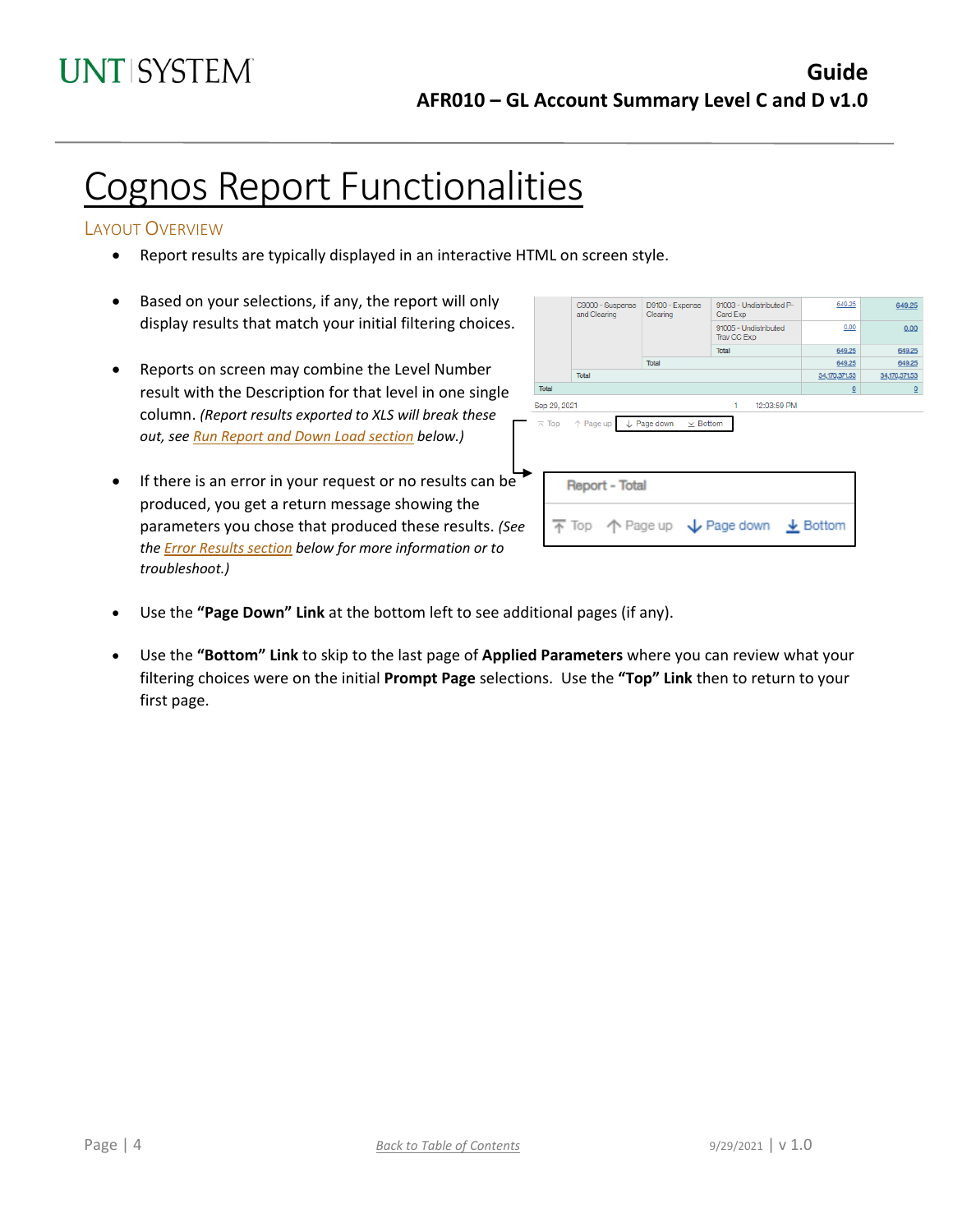Share

Send

Link

# Exporting Your Report Results

## Exporting Your Report Results

In the upper left hand or right hand of the toolbar on your screen, you will see options to run report and view your results.

#### EMAIL REPORT DIRECTLY

Click the **"Share"** symbol dropdown (next to the bell) on the upper right hand of the toolbar on your screen to select **"Email".** Fill in the desired email address, any additional information, and your onscreen results will be emailed from within the Cognos program.

#### RUN REPORT AND DOWNLOAD OPTIONS

**Click** on the **"Run as"** button (white circle) on the upper left hand of the toolbar of your screen to see selections for running or exporting your results:

- Run PDF **HTML** E. Run Excel • PDF • Excel  $\frac{1}{2}$ • Excel Data  $\curvearrowright$ Run CSV • CSV Run XML
- XML

# Error Results

### <span id="page-4-0"></span>Run Report Error

The following is an example of the standard results message when Cognos cannot determine a match for your requested filters:

*No data available for the parameters chosen, please review the parameters below: Fund Cat: 876*

The selection you have made on the prompt page is listed automatically below the "No Data" message. Again, to re-run the report with a different selection, **click** on the "**Run as"** button on the upper left hand of the toolbar on your screen, and then **click** on the **Reset prompts and run** option (see note below for further instruction).



ఢ

 $\cdots$ 

 $\Delta$  $\bullet$  ℯ